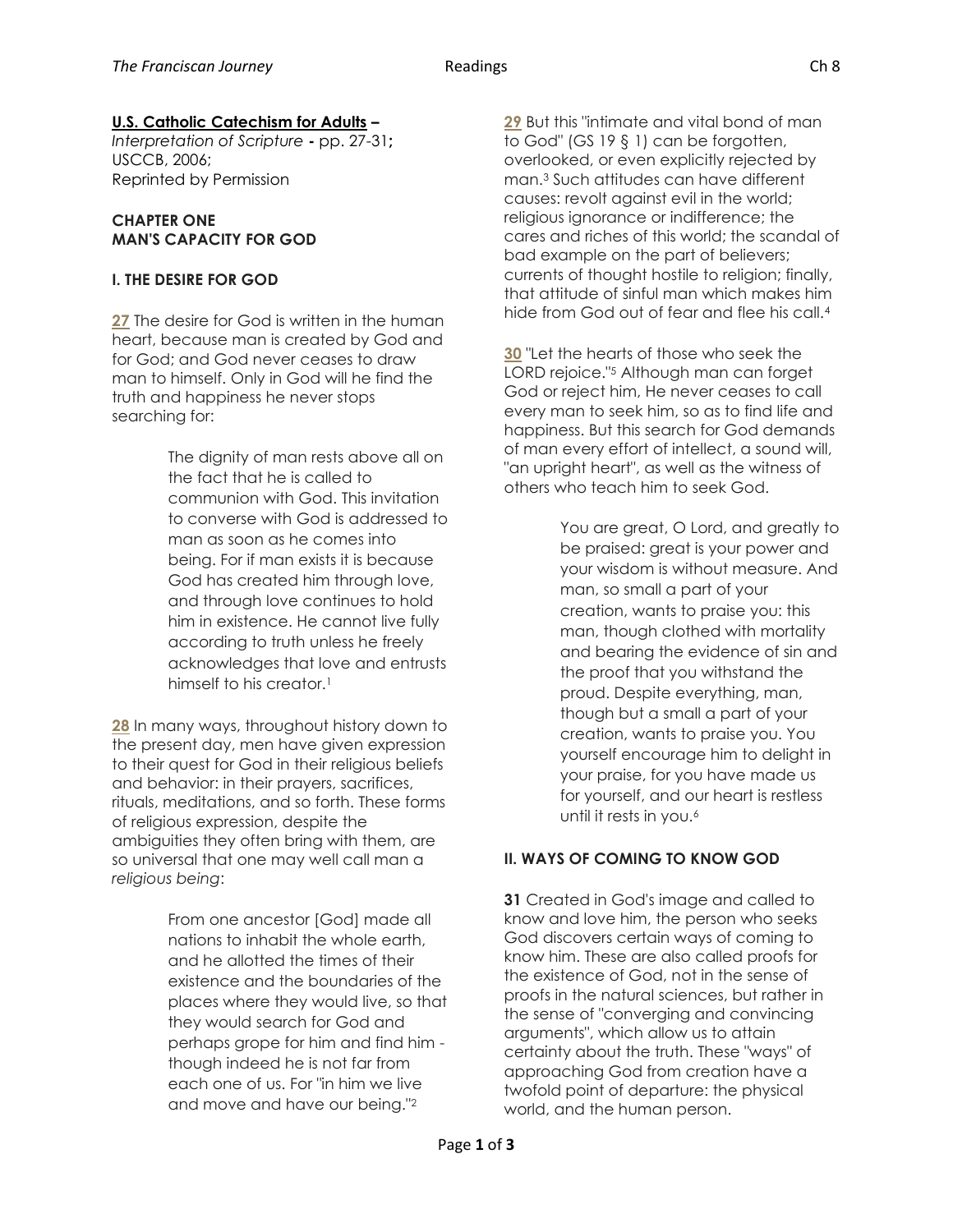# **On Evangelization in the Modern World**

*(Evangelii Nuntiandi) –* **Pope Paul VI; Paragraphs 21, 22, & 23; 1975**

21. Above all the Gospel must be proclaimed by witness. Take a Christian or a handful of Christians who, in the midst of their own community, show their capacity for understanding and acceptance, their sharing of life and destiny with other people, their solidarity with the efforts of all for whatever is noble and good. Let us suppose that, in addition, they radiate in an altogether simple and unaffected way their faith in values that go beyond current values, and their hope in something that is not seen and that one would not dare to imagine. Through this wordless witness these Christians stir up irresistible questions in the hearts of those who see how they live: Why are they like this? Why do they live in this way? What or who is it that inspires them? Why are they in our midst? Such a witness is already a silent proclamation of the Good News and a very powerful and effective one. Here we have an initial act of evangelization. The above questions will ask, whether they are people to whom Christ has never been proclaimed, or baptized people who do not practice, or people who live as nominal Christians but according to principles that are in no way Christian, or people who are seeking, and not without suffering, something or someone whom they sense but cannot name. Other questions will arise, deeper and more demanding ones, questions evoked by this witness which involves presence, sharing, solidarity, and which is an essential element, and generally the first one, in evangelization."[51]

All Christians are called to this witness, and in this way they can be real evangelizers. We are thinking especially of the responsibility incumbent on immigrants in the country that receives them.

22. Nevertheless this always remains insufficient, because even the finest witness will prove ineffective in the long run if it is not explained, justified - what Peter called always having "your answer ready for

people who ask you the reason for the hope that you all have"[52] - and made explicit by a clear and unequivocal proclamation of the Lord Jesus. The Good News proclaimed by the witness of life sooner or later has to be proclaimed by the word of life. There is no true evangelization if the name, the teaching, the life, the promises, the kingdom and the mystery of Jesus of Nazareth, the Son of God are not proclaimed. The history of the Church, from the discourse of Peter on the morning of Pentecost onwards, has been intermingled and identified with the history of this proclamation. At every new phase of human history, the Church, constantly gripped by the desire to evangelize, has but one preoccupation: whom to send to proclaim the mystery of Jesus? In what way is this mystery to be proclaimed? How can one ensure that it will resound and reach all those who should hear it? This proclamation - kerygma, preaching or catechesis - occupies such an important place in evangelization that it has often become synonymous with it; and yet it is only one aspect of evangelization.

23. In fact the proclamation only reaches full development when it is listened to, accepted and assimilated, and when it arouses a genuine adherence in the one who has thus received it. An adherence to the truths which the Lord in His mercy has revealed; still more, an adherence to a program of life - a life henceforth transformed - which He proposes. In a word, adherence to the kingdom, that is to say, to the "new world," to the new state of things, to the new manner of being, of living, of living in community, which the Gospel inaugurates. Such an adherence, which cannot remain abstract and unincarnated, reveals itself concretely by a visible entry into a community of believers. Thus those whose life has been transformed enter a community which is itself a sign of transformation, a sign of newness of life: it is the Church, the visible sacrament of salvation.[53] Our entry into the ecclesial community will in its turn be expressed through many other signs which prolong and unfold the sign of the Church. In the